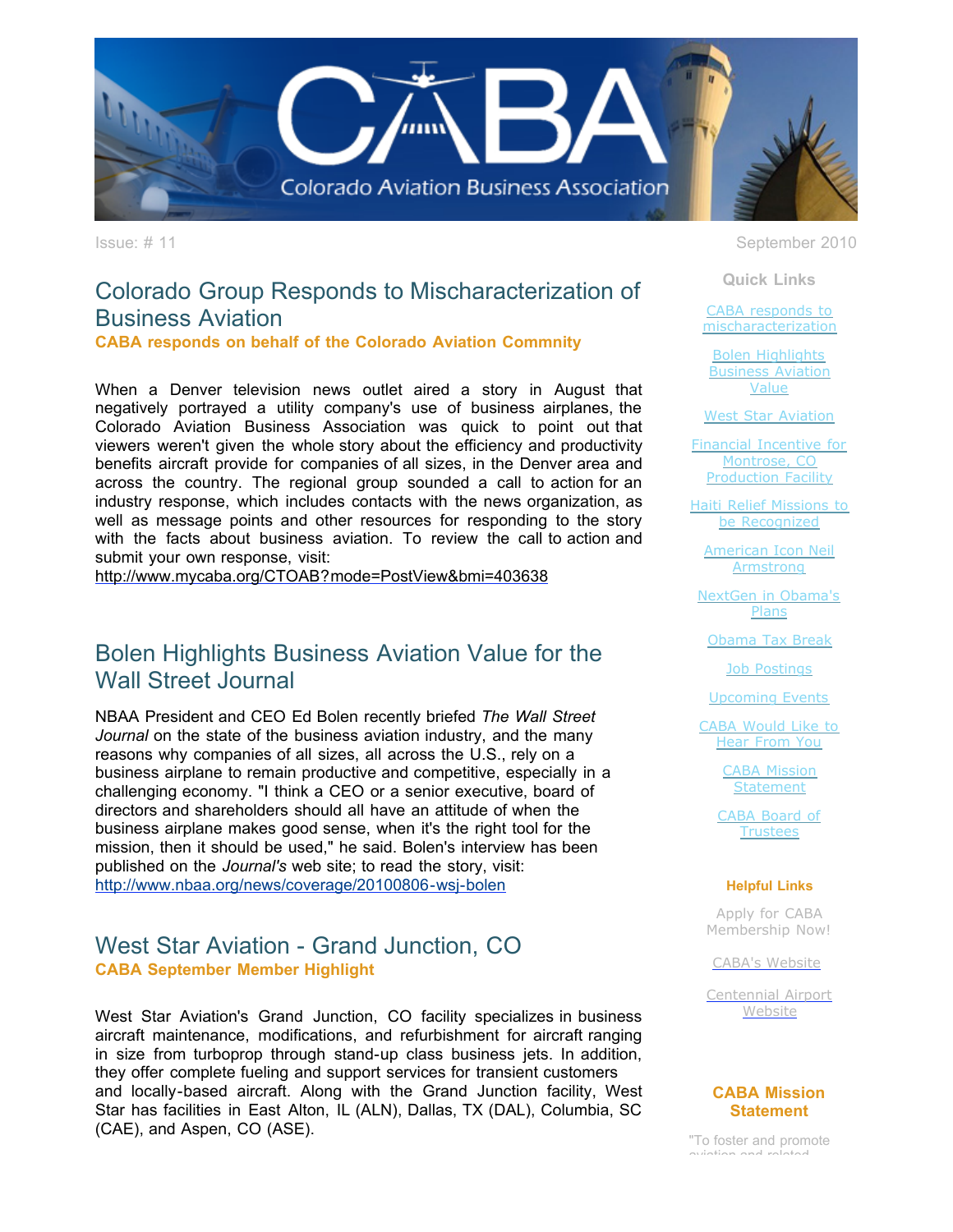West Star Aviation, Inc. was founded in May 1987 when the Buescher family of Grand Junction, Colorado acquired the assets of Monarch Aviation. Monarch Aviation and its predecessors had operated an aviation sales and service business at the same location dating back to 1952. Beginning with a core group of approximately 40 employees, West Star began to make the necessary investments, construct the facilities, hire the trained personnel, and attain the required FAA and factory authorizations to become a one-stop source for turbine aircraft maintenance and restoration. Over the years West Star expanded to locations throughout the US. West Star Grand Junction now employs 300 individuals.

The FAA has designated West Star a Class 4 Repair Station and a PMA facility. West Star has received EASA, INAC (Venezuela) DGAC certification (Mexico), DNA certificate (Argentina) and Brazil ANAC approval.

*The readers of Professional Pilot magazine have ranked the Grand Junction facility among the top ten maintenance centers in the country. In the recently published 2007 survey, West Star Aviation - GJT was rated the 6th best maintenance center in the country.*

Please contact West Star Aviation with any questions:

Dan Perrin Technical Sales Manager - Hawker (970) 248-5207 - Phone (800) 255-4193 - Toll Free [http://www.weststaraviation.com](http://r20.rs6.net/tn.jsp?llr=tkebgpcab&et=1103609681480&s=0&e=001dBA-NUH8CevmYhjsUk2WO4owgoIo0HnEFFwmw1swcJVRJtA1THOPbYWkWY1teTktURaN-dT8-C1U0S6oFBL_IvfwdXQAvT8BmHXEVtDAFXM3qjg7ydjZrUtyZo_GYmZu)

## Financial Incentives Promised to Extra Aircraft for basing an Extra 500 production facility in Montrose, CO might be in Jeapordy **Barred by State Constitution**

According to newspaper reports. At a meeting yesterday where the incentive package was expected to be announced, Montrose County said it is barred by the state constitution from using public funds to provide financial incentives to "any outside for-profit organization." However, the county is looking at giving Extra tax incentives and lease deals to cement production of the all-composite turboprop single in Montrose.

# Haiti Relief Missions to be Recognized

The business aviation community has a long tradition of providing flights to help people and communities in times of crisis. That was certainly the case in the aftermath of the January 12 earthquake that struck the island nation of Haiti - people and companies from across the industry provided airplanes and other assets to help affected victims. Next month, the nation's oldest aviation association will recognize that work with a ceremony in the U.S. Capitol. The National Aeronautic Association will include among its recipients for the 2010 National Public Benefit Flying Awards the "volunteer pilots and other volunteers conducting flights in support of the Haitian relief efforts." Representatives from the business aviation community have been invited to attend the ceremony. To learn more about the event, visit:

[http://www.naa.aero/html/news](http://r20.rs6.net/tn.jsp?llr=tkebgpcab&et=1103609681480&s=0&e=001dBA-NUH8CevmYhjsUk2WO4owgoIo0HnEFFwmw1swcJVRJtA1THOPbYWkWY1teTktURaN-dT8-C1U0S6oFBL_ImIwvuMBXVF4poG-vOTmvQIET-UMbcFoVf9p7vnUmjWH)

aviation and related business at and near Centennial Airport; to collectively address and respond to issues impacting Centennial Airport, including safety and operational effectiveness; to educate the general public about all aviation activities at the airport, and to preserve the airport and related businesses as valuable economic assets to the community at large."

#### **CABA Board of Trustees**

David Purvis (Chairman)

Reggie Arsenault (Vice Chairman)

Iver Retrum Membership Director (Chairman Emeritus)

> Brittany Davies (Treasurer)

Michael McCready (Secretary)

Donovan DeVasher Charles "Chic" Myers Eric Carson Michael Turner Gene Langfeldt Nathalie Drolet

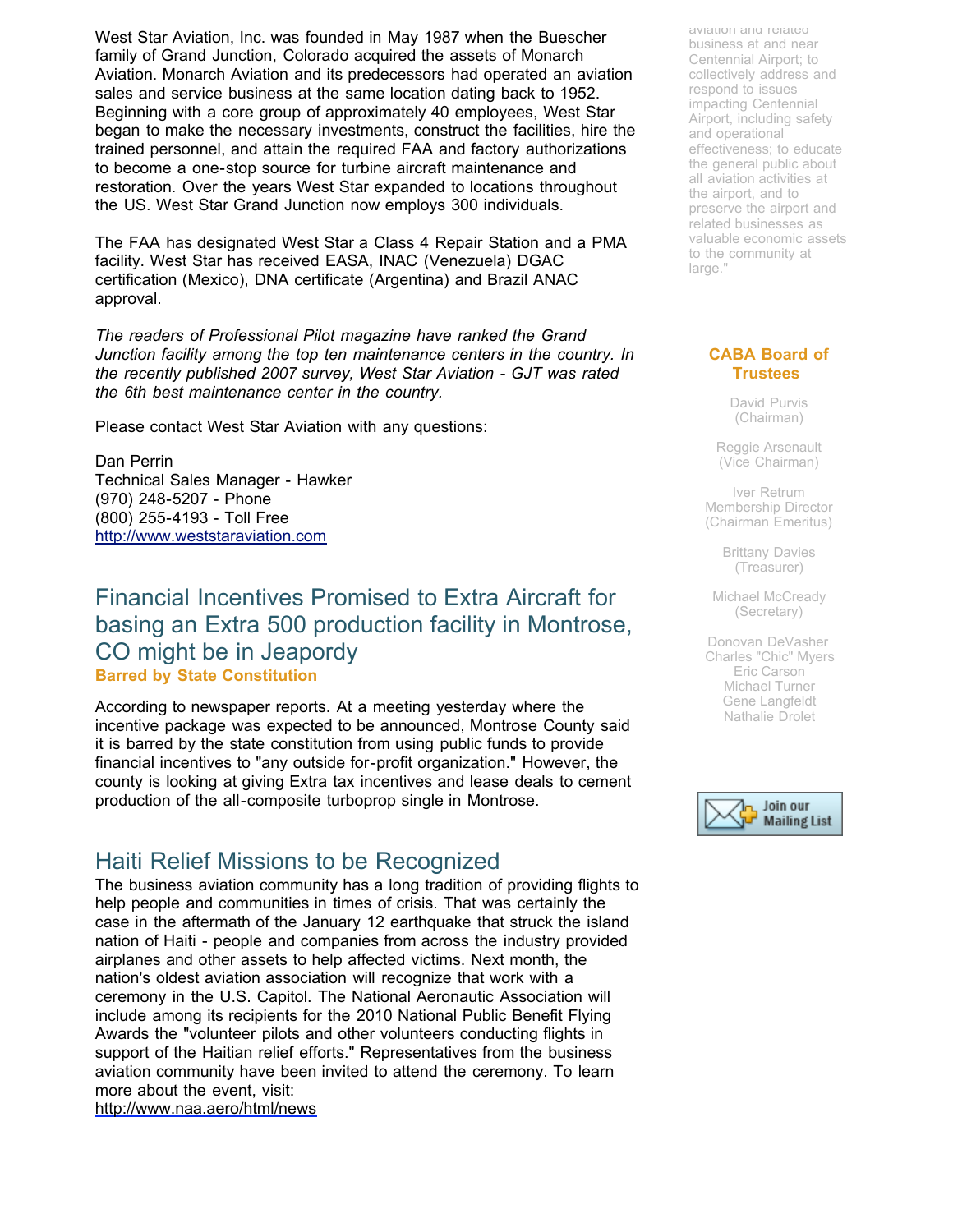## American Icon Neil Armstrong Says: No plane, no

## gain

#### **The No plane, no gain campiagn continues to grow**

The No Plane No Gain advocacy campaign has enlisted American icon and astronaut Neil Armstrong to be featured in a series of advertisements. NBAA Members had the first opportunity to see one of the new ads featuring Armstrong in the July/August edition of *Business Aviation Insider*, NBAA's official Member publication. More recently, the ad has been featured in the August editions of *Aviation International News* and *Business & Commercial Aviation*. In the ad, Armstrong points out: "Business aviation enables you to be where you need to be, when you need to be there, every time." The ad will appear in other venues in the weeks to come. To view a full copy of the ad, visit:

[http://www.nbaa.org/advocacy/npng/20100816-neil-armstrong.php](http://r20.rs6.net/tn.jsp?llr=tkebgpcab&et=1103609681480&s=0&e=001dBA-NUH8CevmYhjsUk2WO4owgoIo0HnEFFwmw1swcJVRJtA1THOPbYWkWY1teTktURaN-dT8-C1U0S6oFBL_Is-Yh8MCojYp_bnDEWAbHWYnDfhsk_l0F4eCfS0DCIQU4VBLAhNxQeW8cpwt6zszOstrySFa2VKFiVe0tYaHais=)

## NextGen in Obama's New Infrastracture Plans **Air Traffic System part of \$50 billion investment**

President Obama announced in Milwaukee yesterday that airports and the Next Generation Air Traffic System will be part of a more than \$50 billion investment in the U.S.'s transportation infrastructure in the next year, the first installment of a six-year transportation strategy that includes creating an "infrastructure bank." White House officials said the cost will be offset by raising taxes on oil and gas companies. While much of the President's proposal focuses on surface transportation-including high-speed rail-he promised "robust" investment in ATC modernization. Obama said the plan will "restore 150 miles of runways" and "advance a next-generation air traffic control system to reduce travel time and delays for American travelers." A White House fact sheet apparently made no mention of general aviation. AOPA immediately urged both Congress and the Administration to "remember that general aviation is an integral part of the national transportation system, and that the key to the success of NextGen is a commitment by the government to invest in new technologies for all users."

### Obama Tax Break **Write Off the Full Amount of Capital Investments**

President Obama's plan to offer \$200 billion in tax breaks for businesses that invest in plants and equipment would likely have only a limited impact on most small businesses, experts say.

The president's new proposal would allow businesses to write off the full amount of capital investments made through the end of 2011, retroactive to Sept. 8, the day it was announced.

Normally, businesses that buy anything from a new tractorto specialized machinerycan deduct the cost of their investment over a number of years. The new plan would return a chunk of cash to firms all at once -- money they could then use to stimulate the economy.

## Job Postings

Please note that we have added a job posting section to the CABA Website. Please send us any aviation jobs you would like to post or go to: